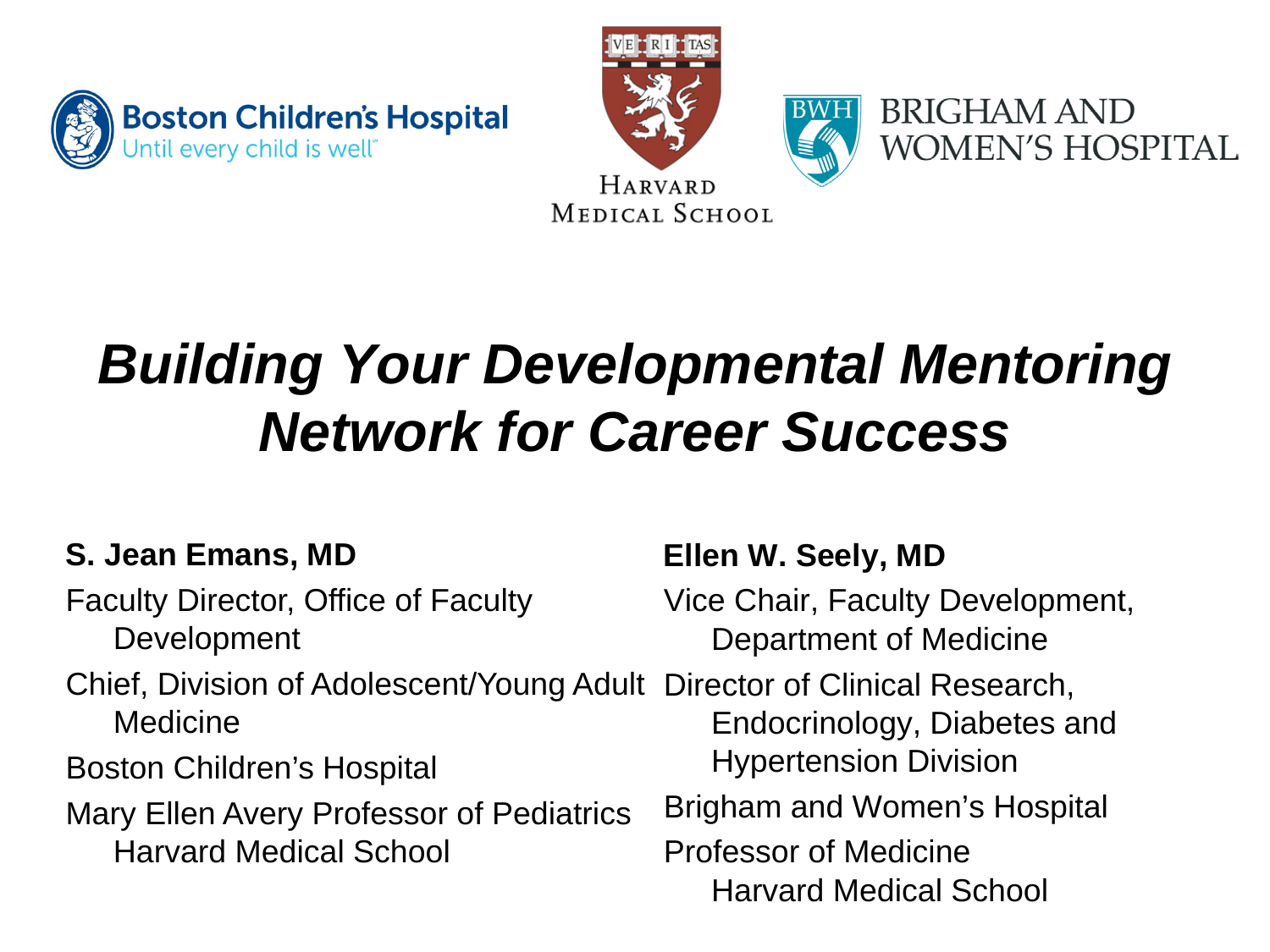- We have no disclosures
- The PowerPoint Presentation and Developmental Network pre-assignment were developed by:

S. Jean Emans, MD and Maxine Milstein, MBA from Boston Children's Hospital and Ellen W. Seely, MD from Brigham & Women's Hospital and Audrey Haas, MBA from Harvard Medical School (formerly from Brigham & Women's Hospital) adapted in collaboration with Kathy Kram, PhD, Boston University Questrom School of Business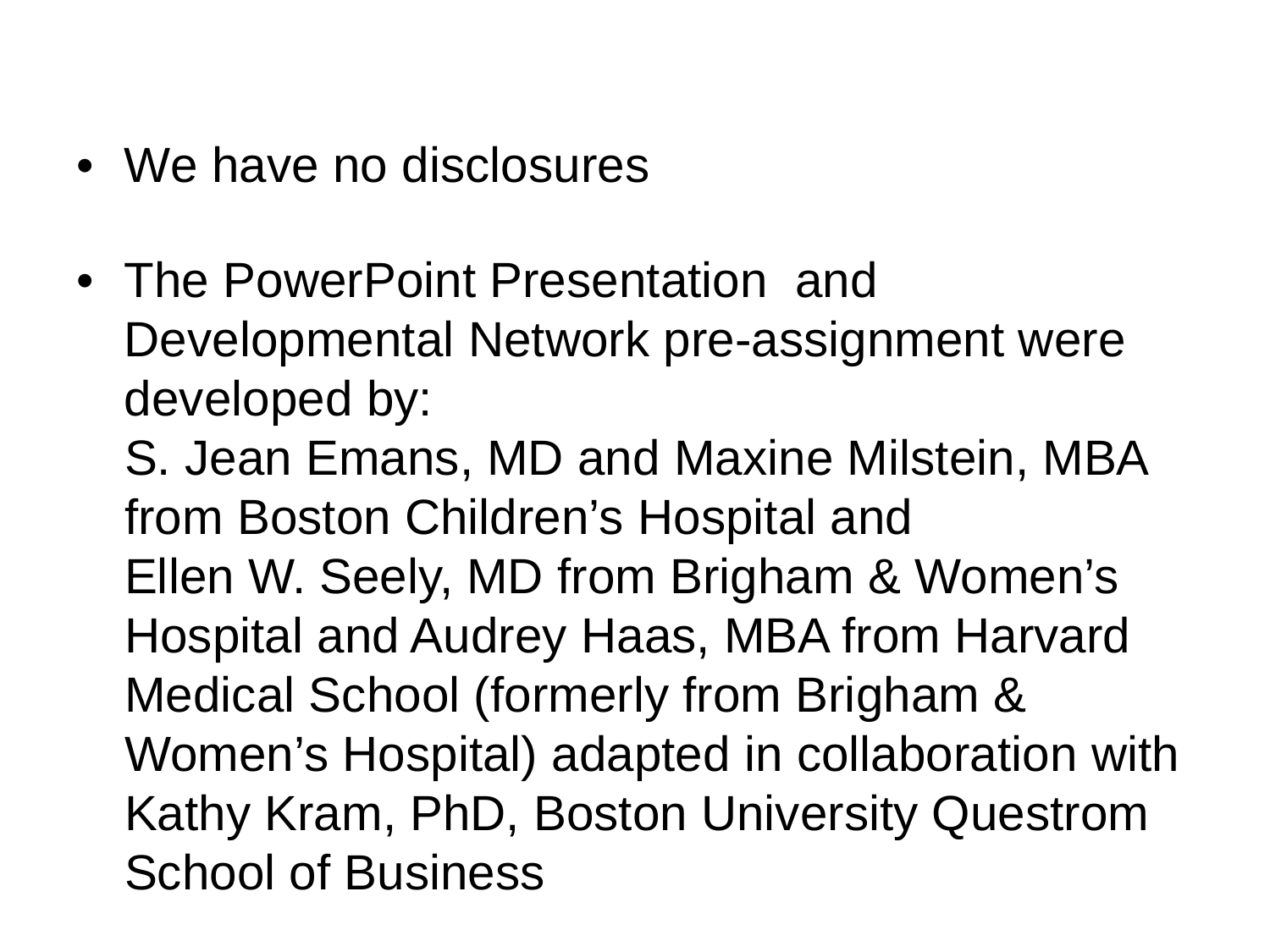## **Objectives**

- To review different models of mentoring
- To understand the elements of developmental networks
- To explore your own developmental network for your career development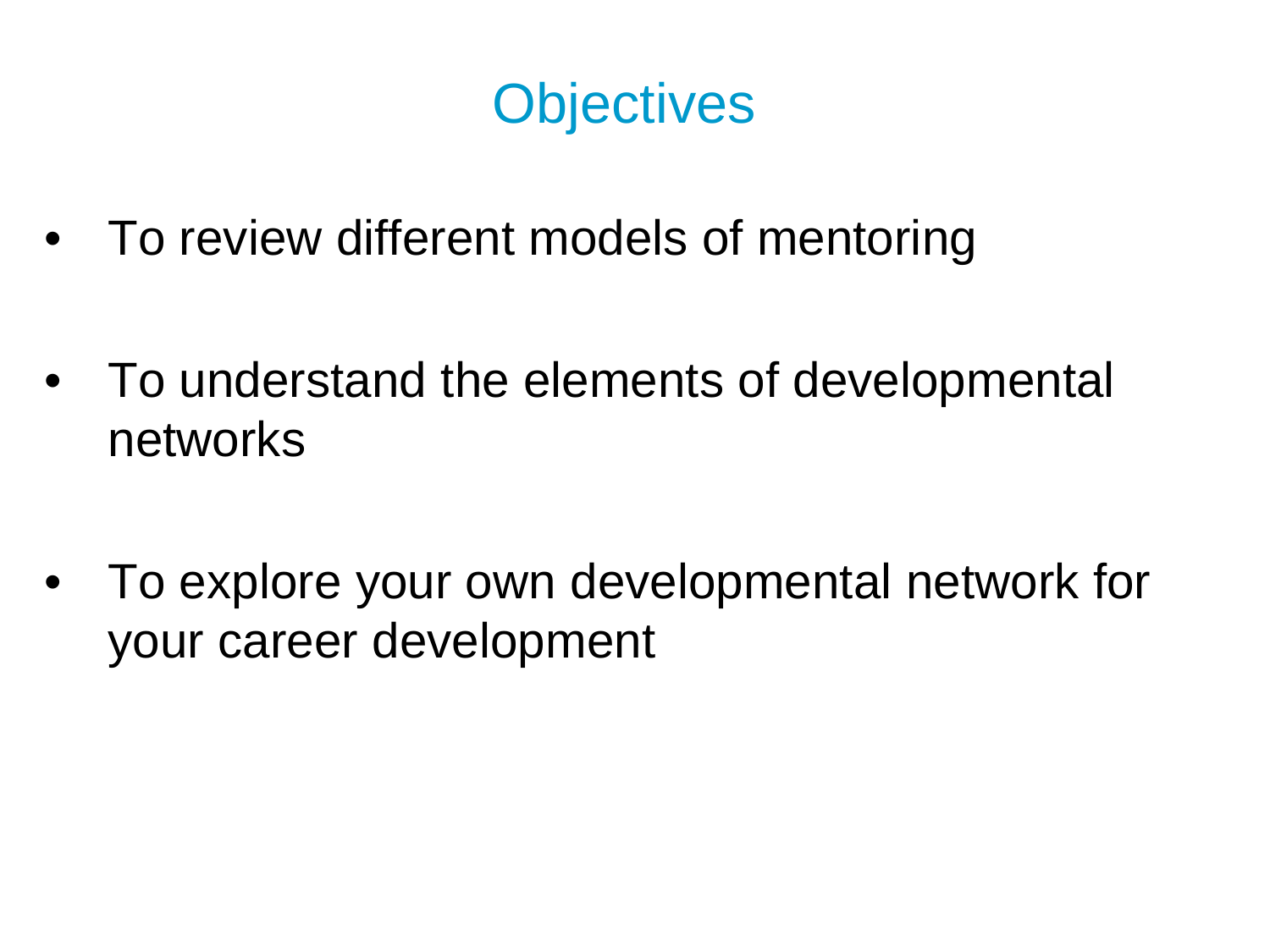# The Role of Mentoring in Academic Medicine

Mentoring relationships are considered to be among the most valuable elements of a productive and successful academic career

Presence of a mentor is predictive of success in:

- producing publications
- obtaining grants and leadership roles
- advancing in academic rank and income
- overall job satisfaction

Tsen LC, Borus JF, Nadelson CC, Seely EW, Haas A, Fuhlbrigge AL. The development, implementation, and assessment of an innovative mentoring leadership program to train faculty mentors. Acad Med 2012 Dec;87(12):1757-61.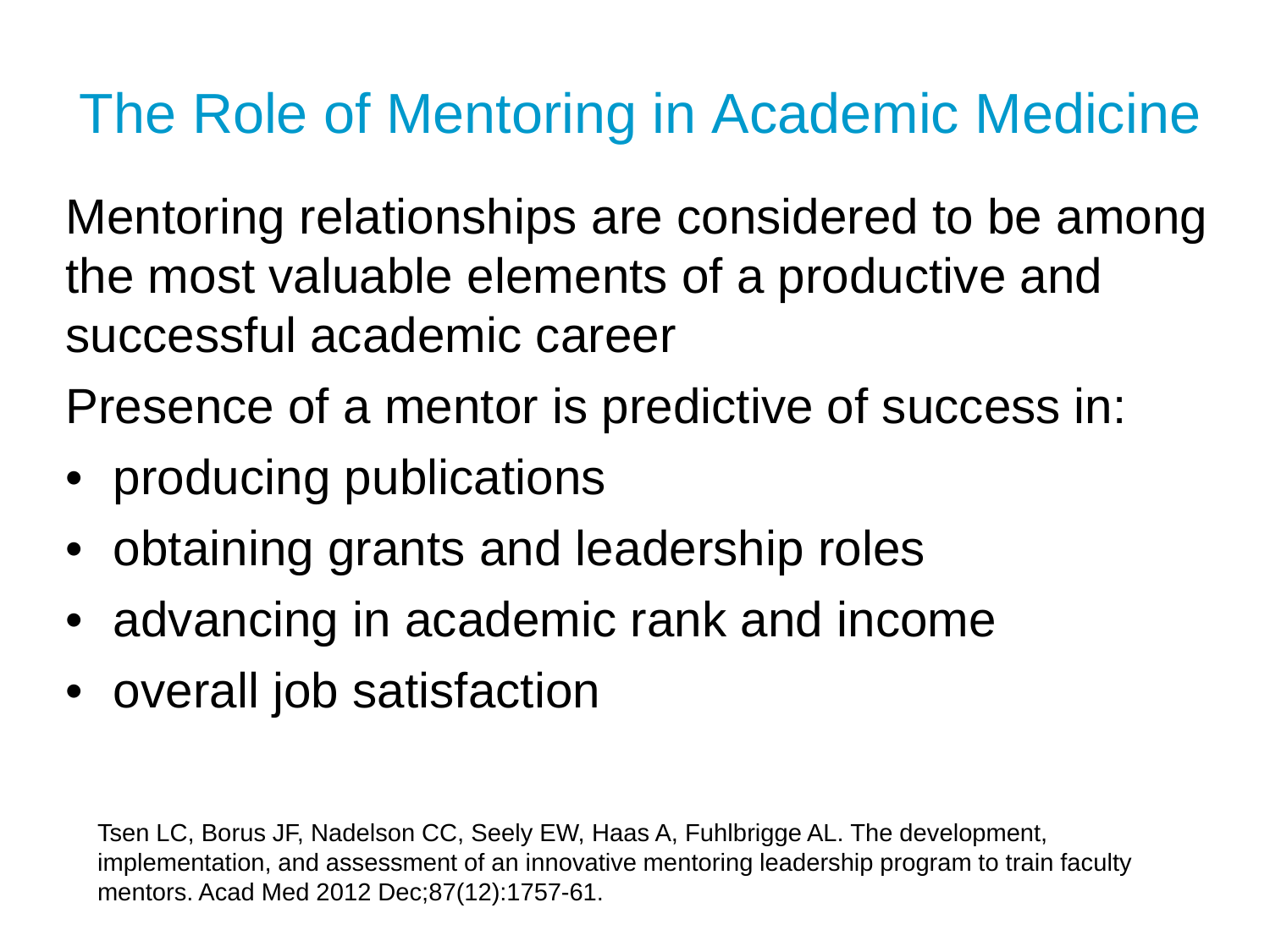# Mentoring Models

- **"Traditional" dyadic mentoring:** 1:1 relationship with 1 senior and 1 junior individual; senior provides career guidance until the junior person achieves independence
- **Peer mentoring:** Junior individuals provide feedback to each other. A more senior individual may oversee the process
- **Reverse mentoring:** More junior individual provides guidance to senior individual, particularly common with new technologies
- **Functional mentoring:** Mentoring focused on a particular area of expertise/content area that mentee needs to master
- **Developmental mentoring:** A model which assumes that different mentors are needed for different career aspects. The Developmental network consists of several individuals who provide the mentee with different expertise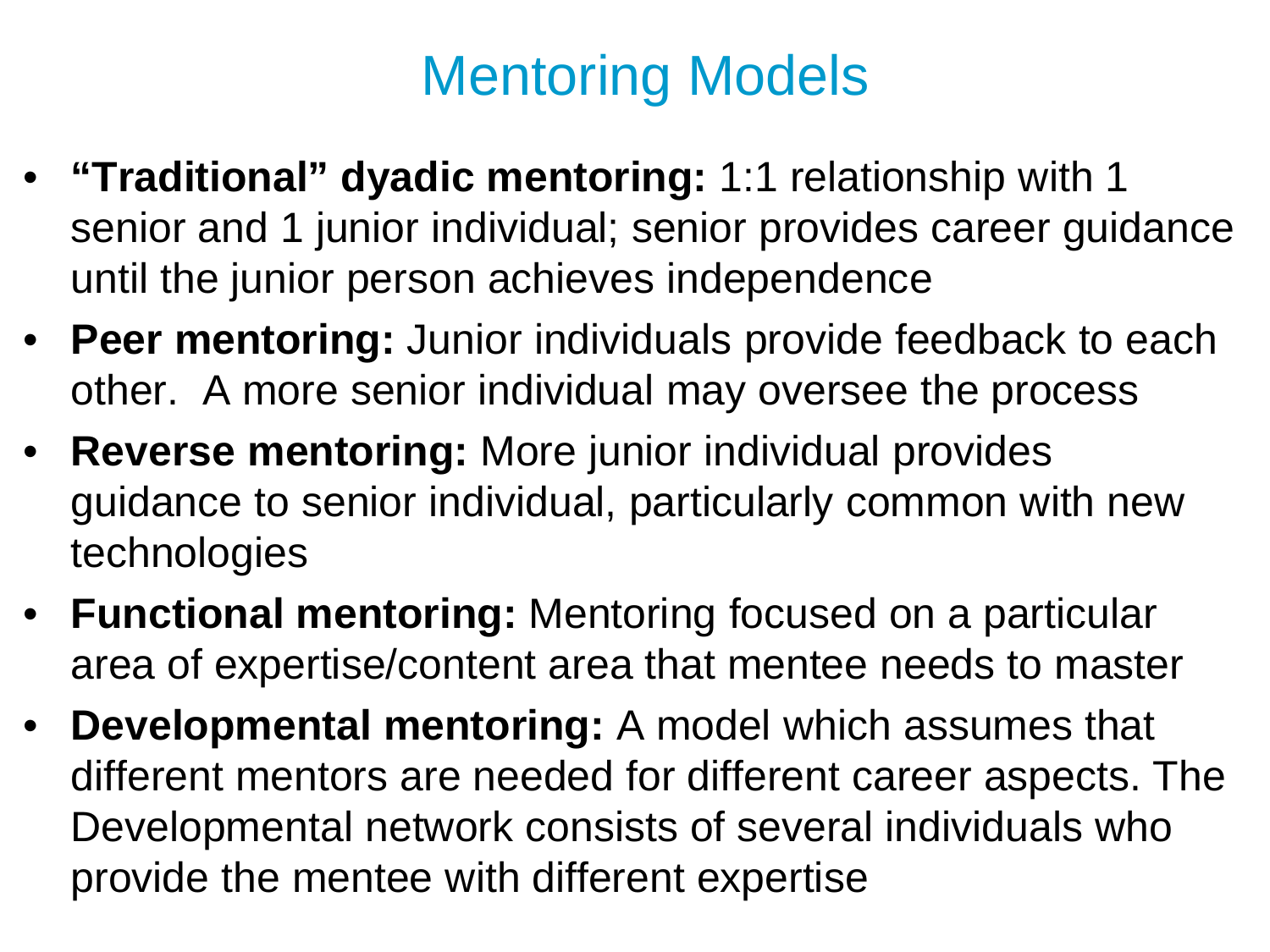## It Takes a Network

Kathy E. Kram and Monica C. Higgins

"A New Mindset on Mentoring" [\(https://www.bumc.bu.edu/facdev-medicine/files/2009/12/Kram-Higgins\\_A-](https://www.bumc.bu.edu/facdev-medicine/files/2009/12/Kram-Higgins_A-New-Mindset-on-Mentoring.pdf)New-Mindset-on-Mentoring.pdf)

- **The Situation**: The traditional mentoring arrangement just doesn't work anymore. A single senior colleague can't possibly keep up with all the changes in the fast-moving world of work and life.
- **The Solution**: People should create and cultivate developmental networks—small groups of people who provide regular advice and support.
- **The Strategy**: To set up a network, carefully assess your strengths, weaknesses, and goals, and figure out what you need to advance your goals. Then regularly reassess your network as your situation changes—while making sure that you help out your supporters as much as they help you.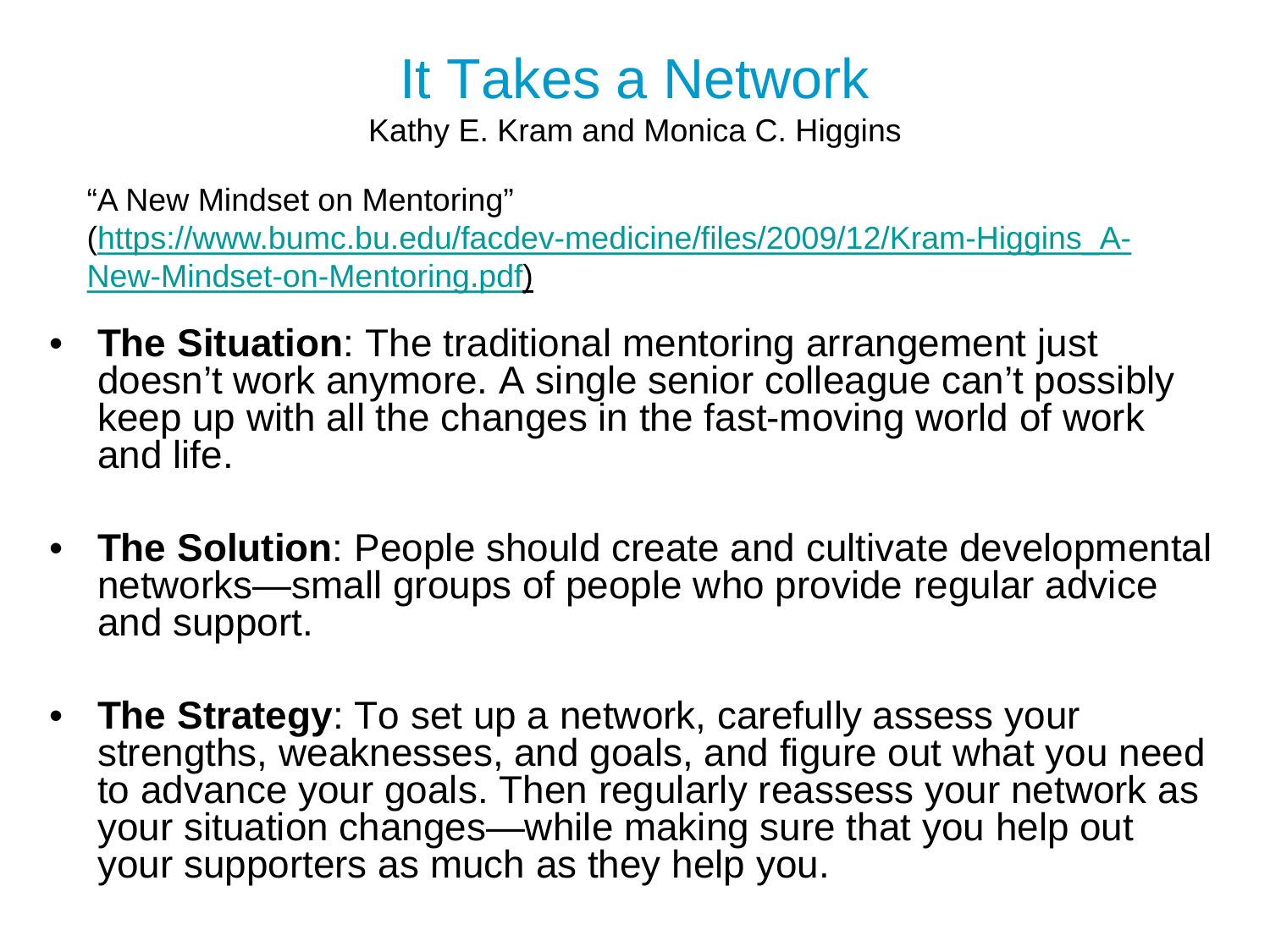The Developmental Network Exercise for Physicians and Scientists

- Part 1. Identify Career Goals
- Part 2. Map your Developmental Network
- Part 3. Analyze your Network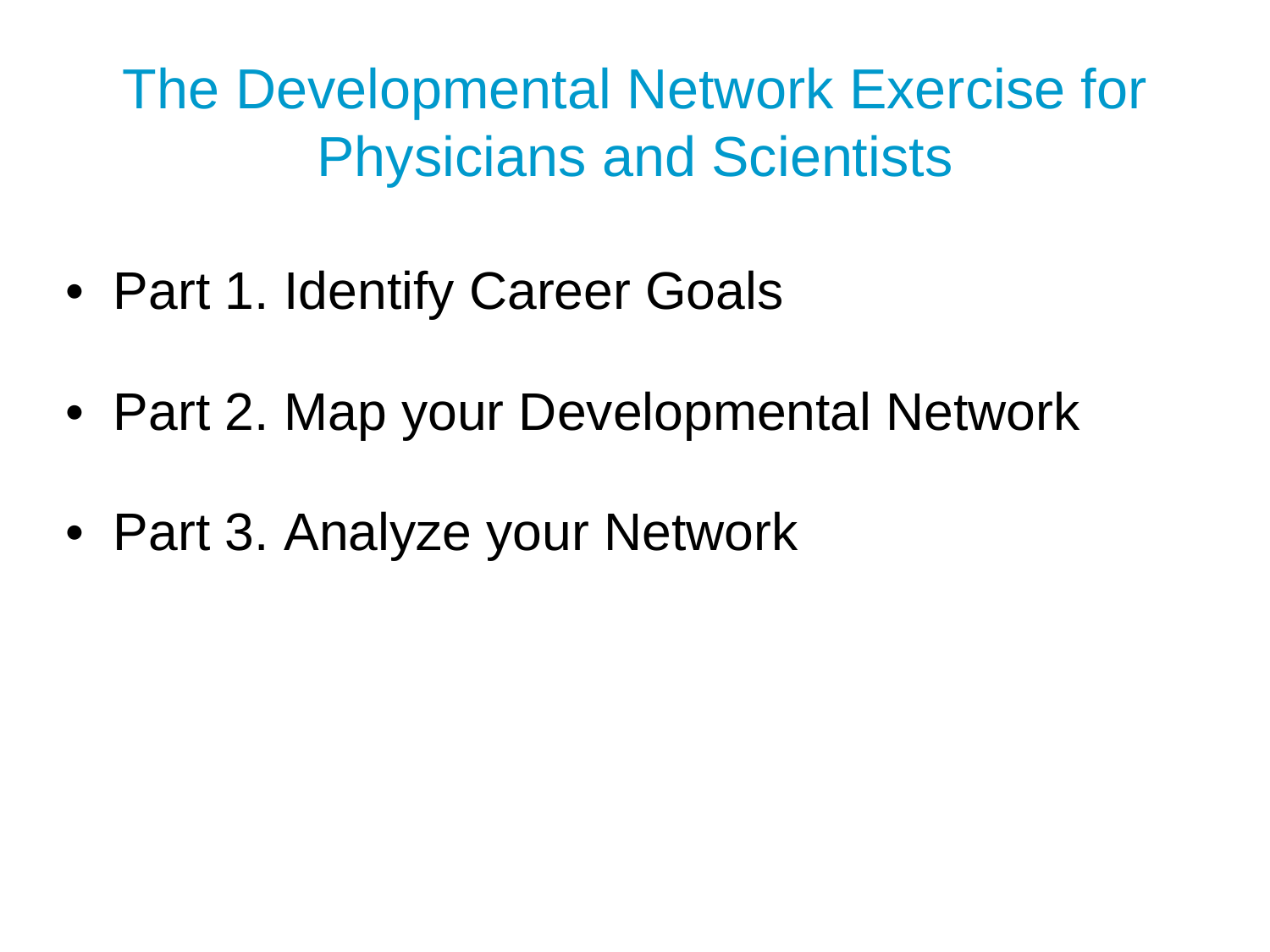## Part 1. Identify Career Goals

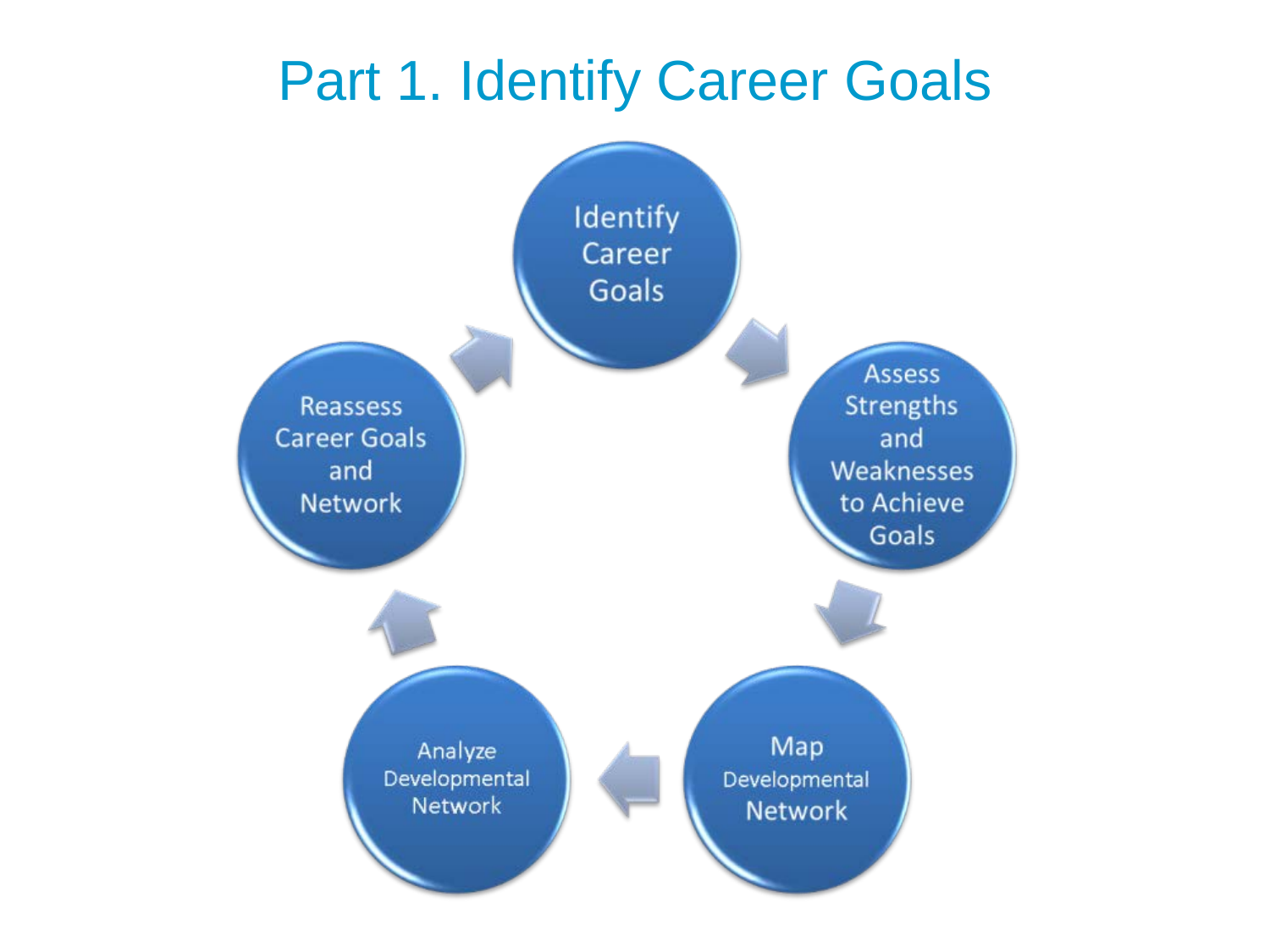# Part 2. Mapping your Network

Think back over past 1-2 yrs and consider these 3 types of relationships.

- **People who help you** *get the job done*
- **People who help you** *advance your career*
- **People who provide** *personal support* **for you**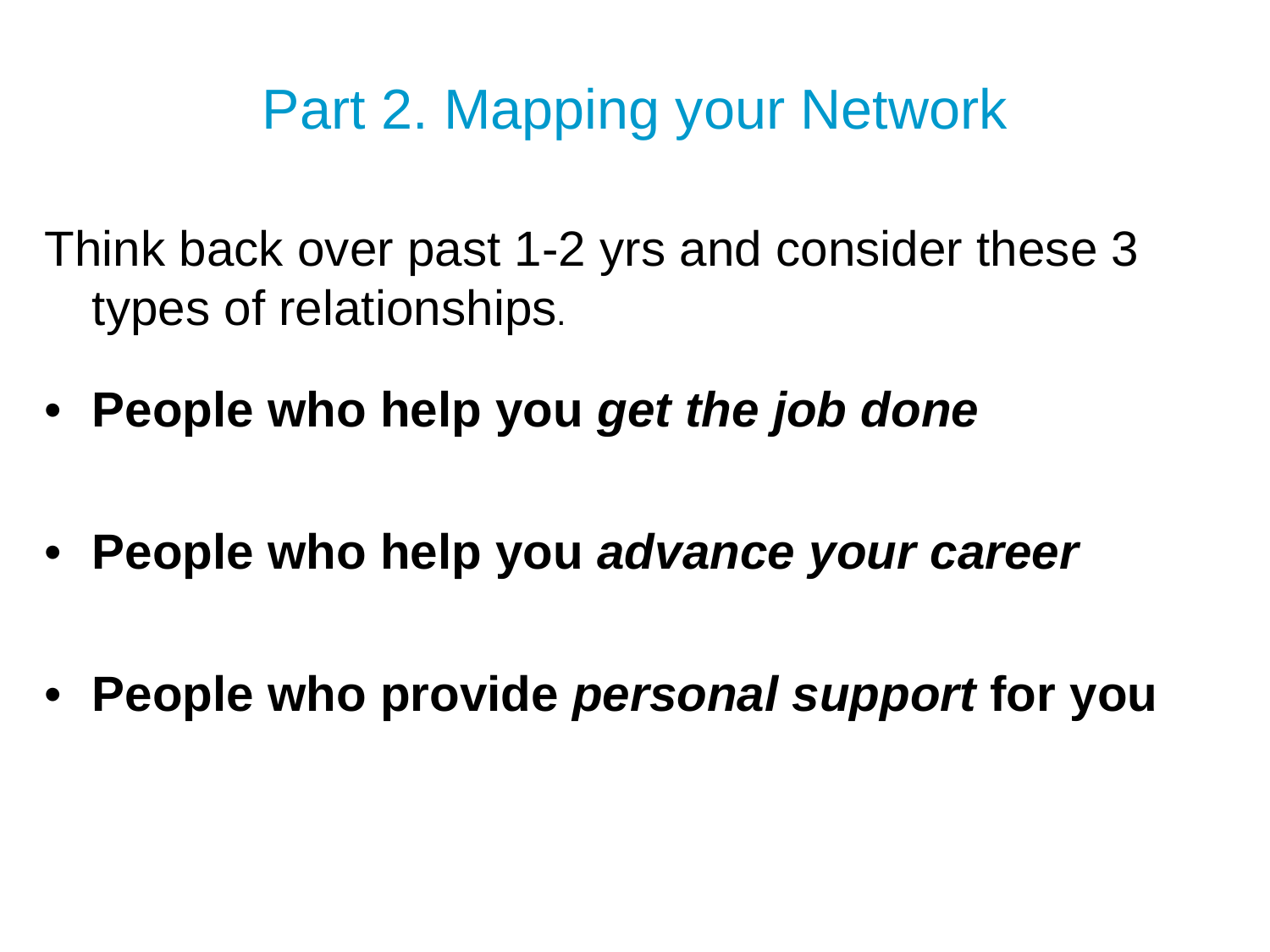# Mapping your Network

**People who help you** *get the job done:* helpful and useful in doing your work, may work directly with you, and/or have provided leads to others who helped you with important information, scientific or technical advice, professional expertise, or other resources to do your work.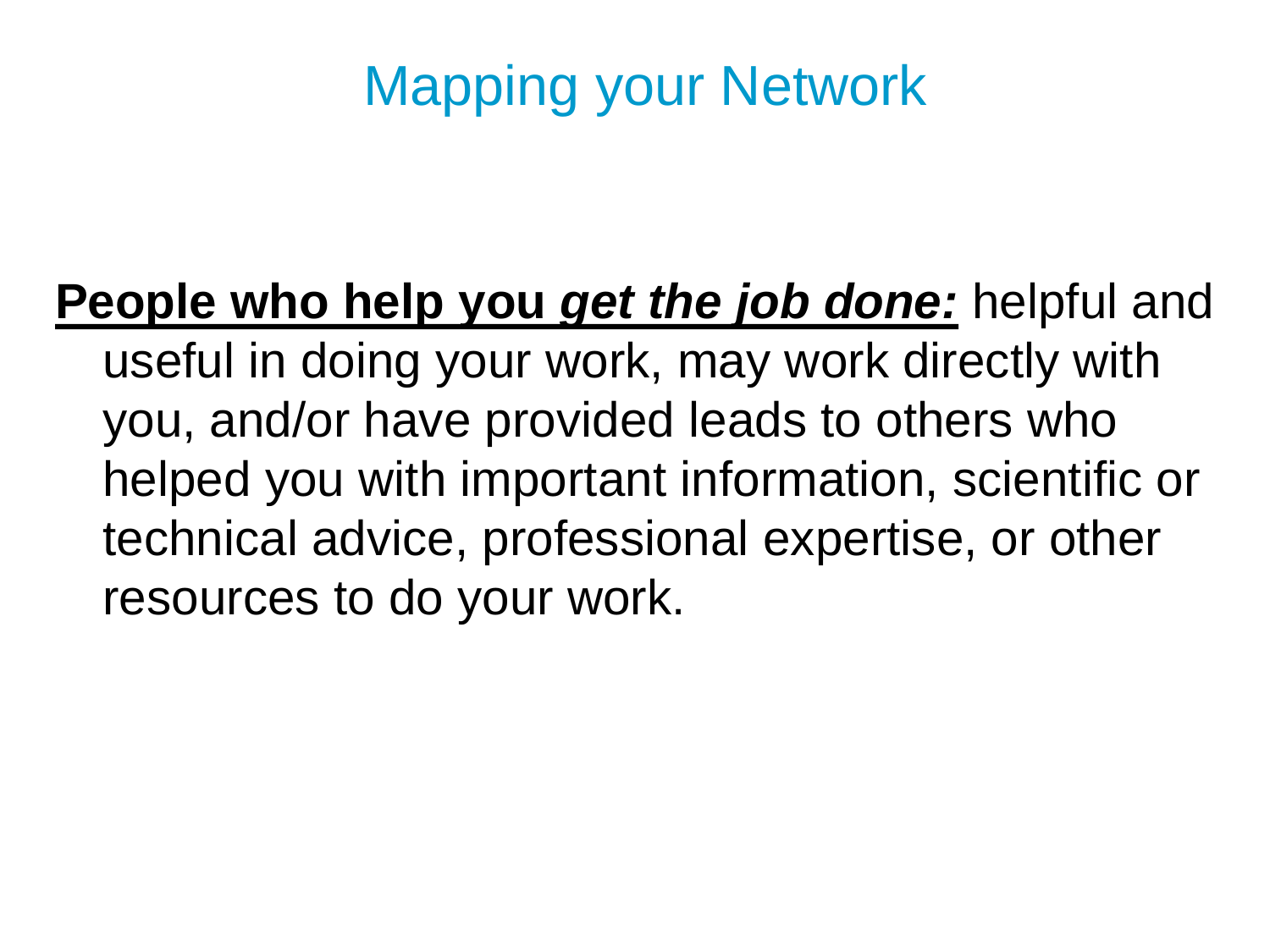# Mapping your Network

## **People who help you** *advance your career:*

contribute to your professional development/career advancement; give you career guidance/direction, arrange exposure to critical people, provide political advice, help you get important opportunities/ assignments (such as appointments on hospital or national Committees, journal editorships, or grant panels), advise you on promotion, provide advice on funding opportunities, and/or advocate for you.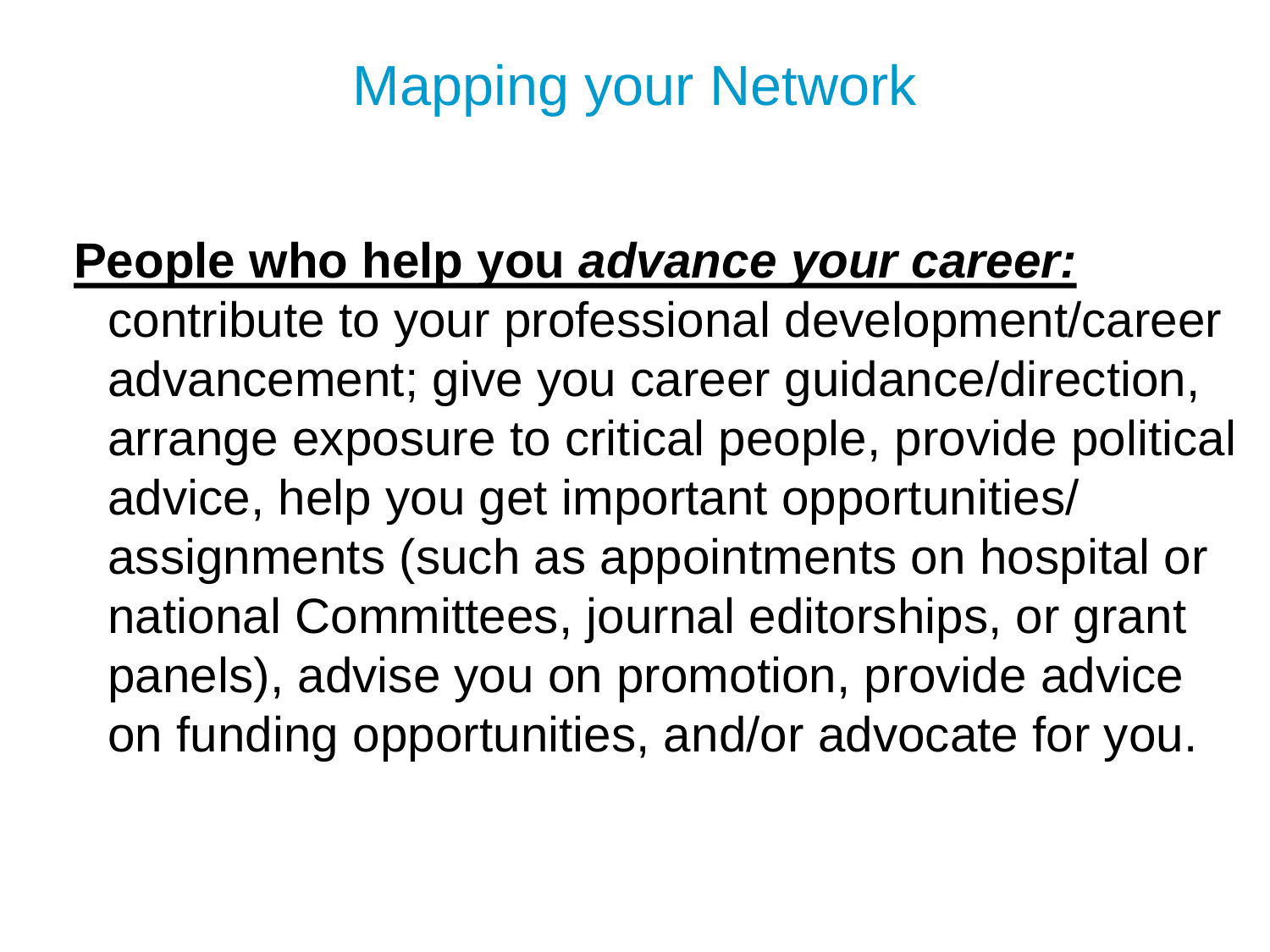# Mapping your Network

### **People who provide** *personal support* **for you:**

people you go to for your emotional well being and psychosocial support; ones with whom you share both positive and negative experiences, consult about decisions or concerns that are important to you, vent/commiserate with, debrief critical experiences with—people with whom you can be yourself.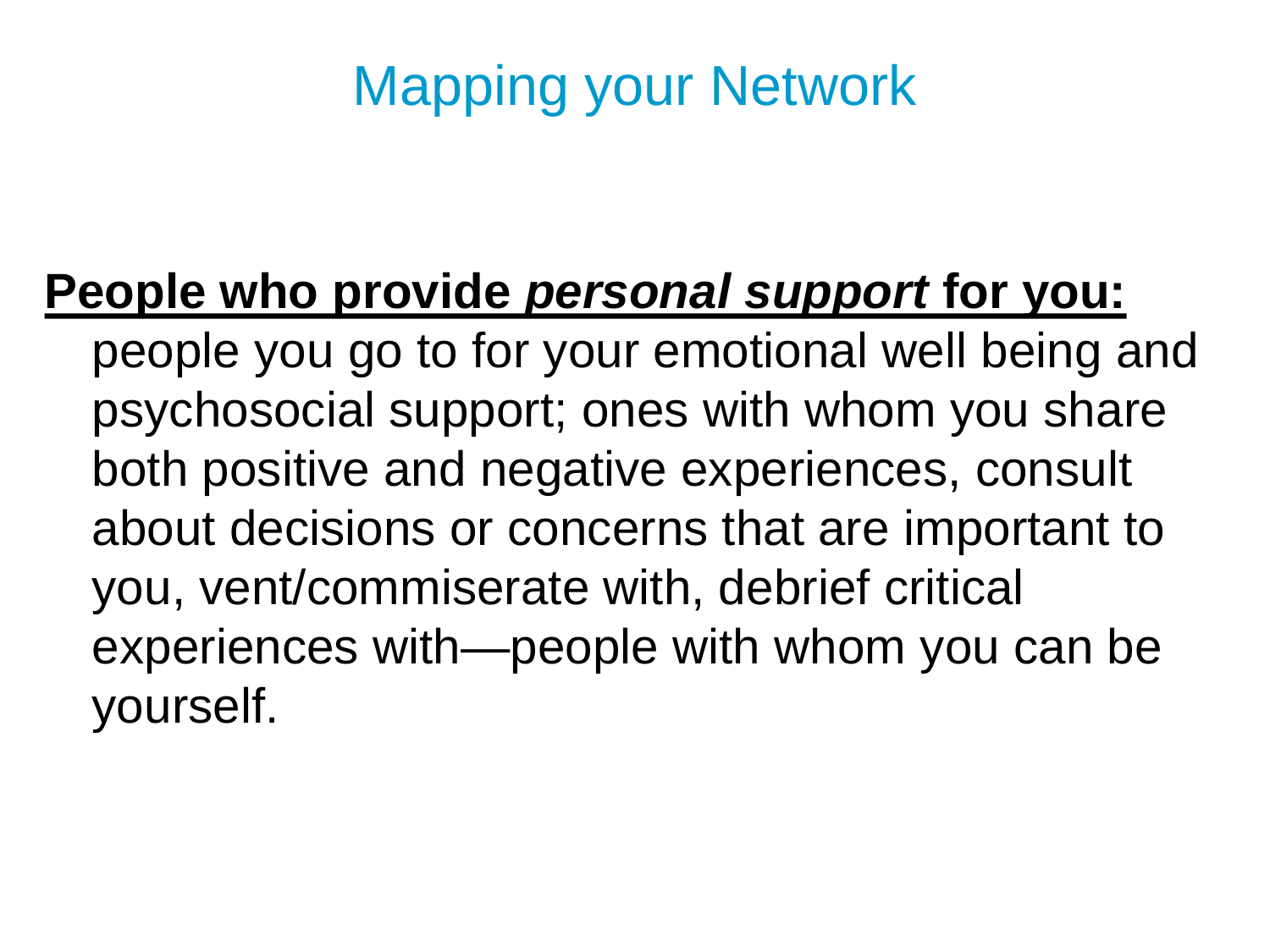## Your Developmental Network Table

#### **My career goals are:**

#### **Types**

Getting the Job Done: People who help you fulfill your work requirements. They provide technical advice, introductions, expertise, and/or resources.

| <b>Close Relationship</b> | <b>Moderate Relationship</b> | <b>Distant Relationship</b> |
|---------------------------|------------------------------|-----------------------------|
|                           |                              |                             |
|                           |                              |                             |

Advancing Your Career: People who contribute to your professional development and career advancement. They provide career guidance and direction, advice on funding, serve as "sponsors" to help you get important assignments, and advocate on your behalf.

| <b>Close Relationship</b> | <b>Moderate Relationship</b> | Distant Relationship |
|---------------------------|------------------------------|----------------------|
|                           |                              |                      |
|                           |                              |                      |

Getting Personal Support: People you go to for your emotional well being and psychosocial support.

| <b>Close Relationship</b> | <b>Moderate Relationship</b> | <b>Distant Relationship</b> |
|---------------------------|------------------------------|-----------------------------|
|                           |                              |                             |
|                           |                              |                             |

Adapted from the work of Kathy Kram, PhD, Boston University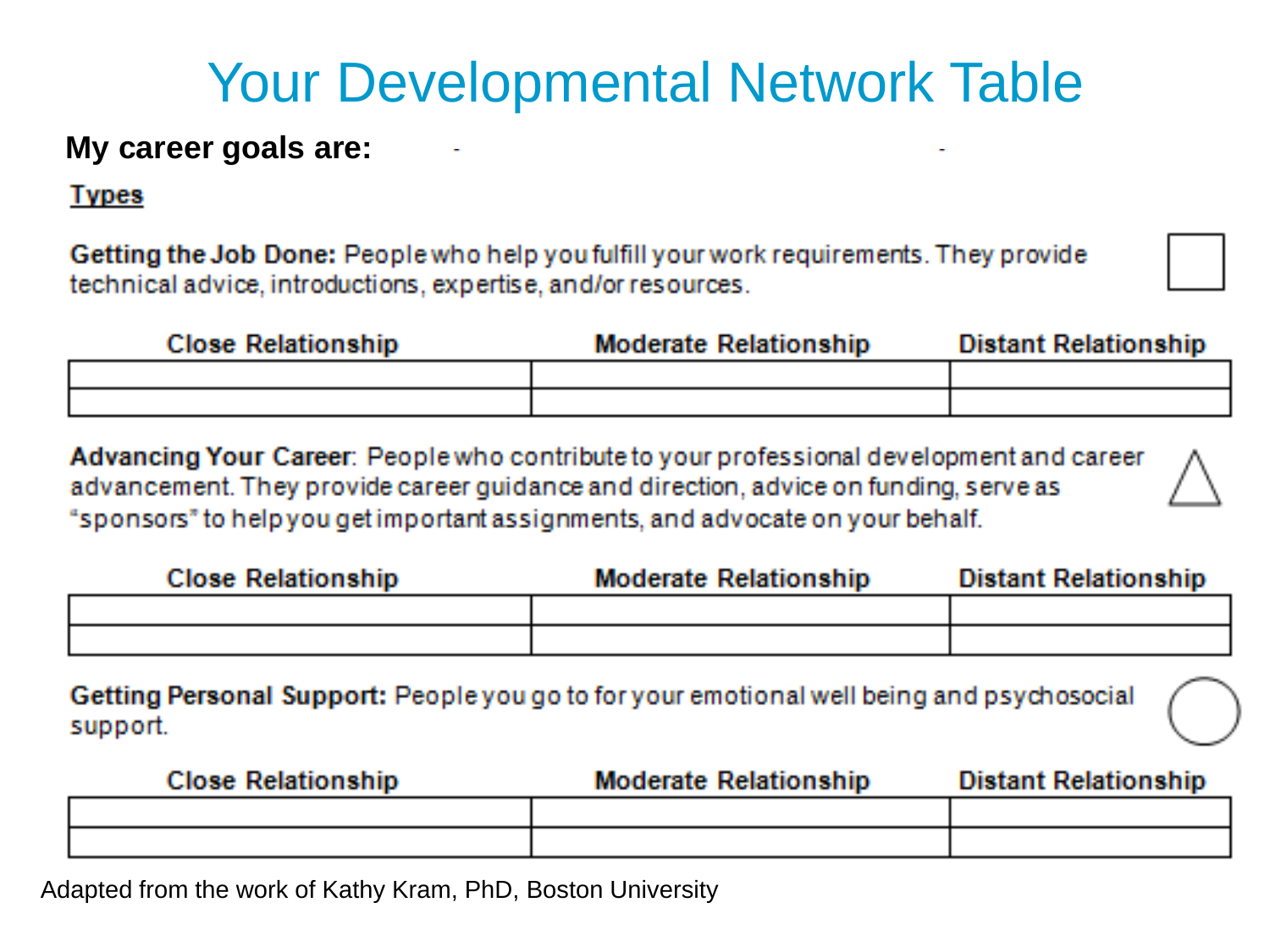# Mapping your Network: Instructions

- 1. Use Squares for Getting the Job done, Triangles for Advancing your career, Circles for Getting Personal Support. Add those in your network by their initials/name. Add twice if fill more than 1 role.
- 2. Indicate how close/distant they are from you by length of line that connects the 2 of you. Use dotted line if outside institution. Place Mentor under name of mentors. Place Mentees under name of mentees.
- 3. Peers should be placed on horizontal line with you, seniors above that line, and juniors below.
- 4. Indicate by a star  $(\star)$  those people whom you see as very well connected in your department, hospital or professional circle, including someone who "sponsors" you.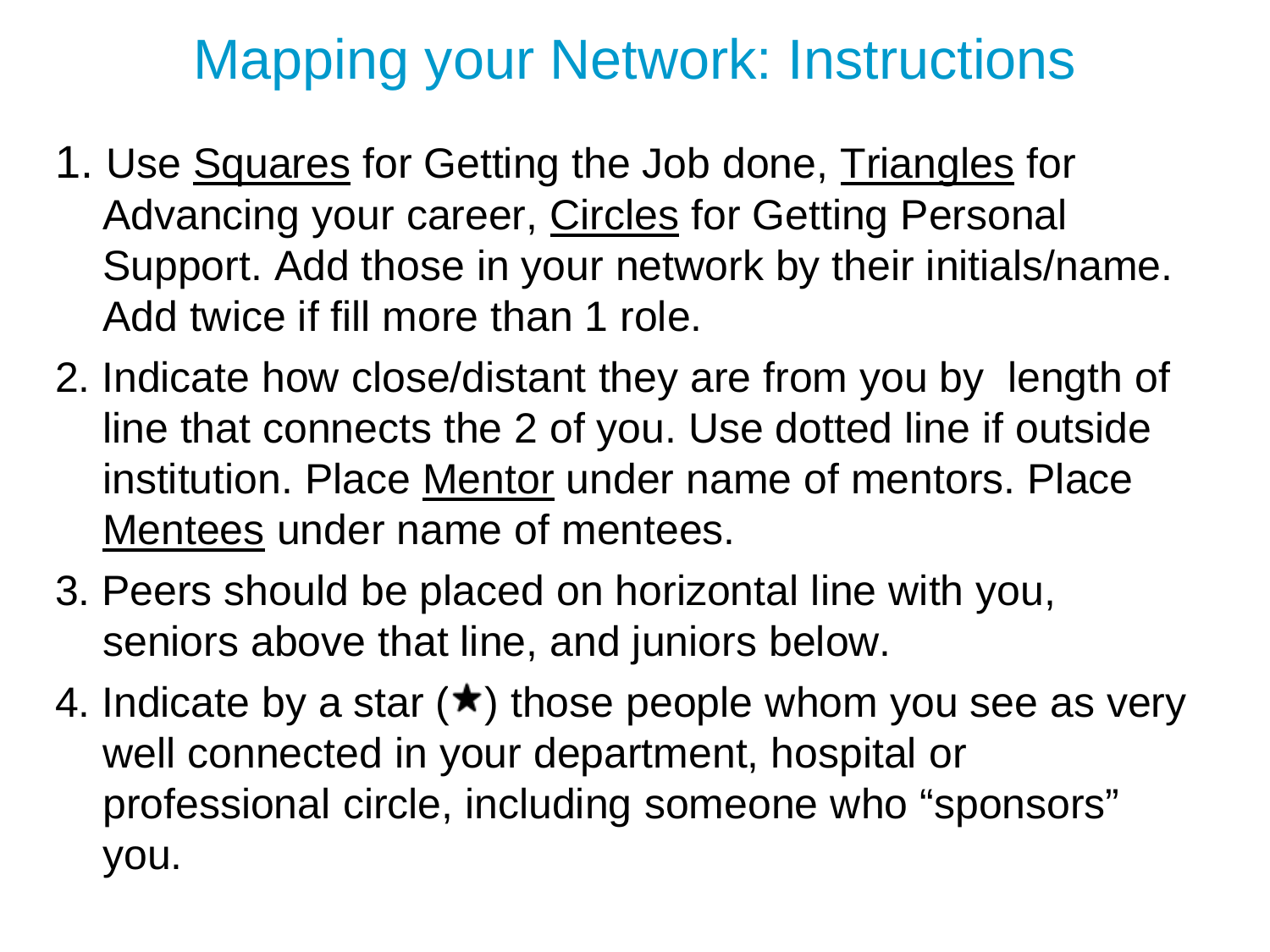# Sponsorship

A sponsor is a senior, influential person in the organization who performs specific career-related functions for junior faculty such as:

- advocating for them
- opening doors to challenging assignments and key committee memberships
- increasing visibility, networking, and high-profile advancement opportunities

"Although mentors may act as sponsors, mentors' and sponsors' roles are very different. First and foremost, sponsors must be highly placed in an organization and have significant influence on decisions regarding advancement. In contrast, mentors can be at any level in the organization."

(Travis EL et al. Acad Med*.* 2013)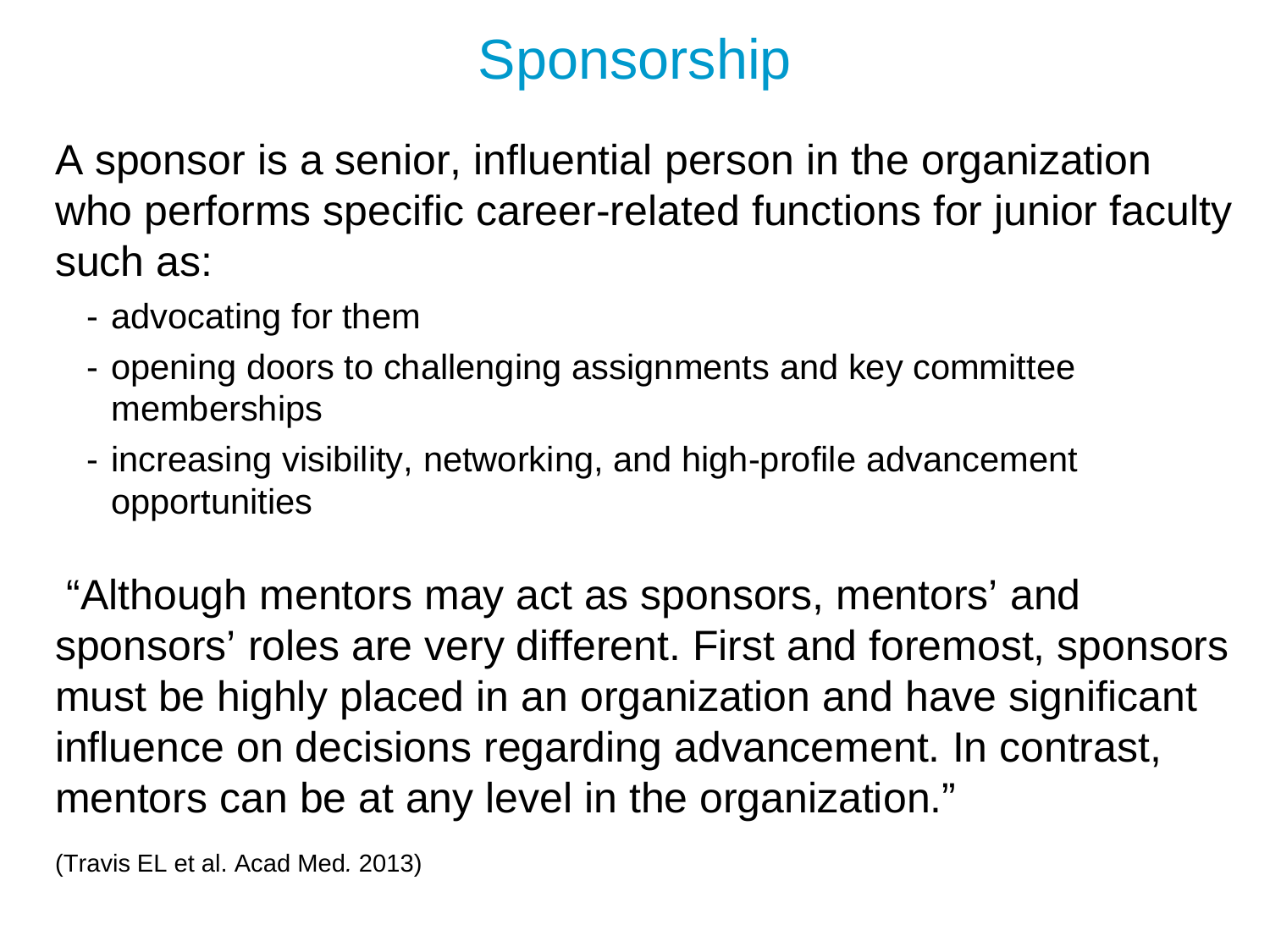## Your Developmental Network Table and Map

1. Plot those in your network using symbols with initials/name. Add twice if fill more than 1 role. 2. Peers should be placed on horizontal line with you, seniors above that line, and juniors below. 3. Indicate closeness/distance from you by length of line between 2 of you. Dotted line if outside institution. 4. Place Mentor under name of mentors. Place Mentee under name of mentees.

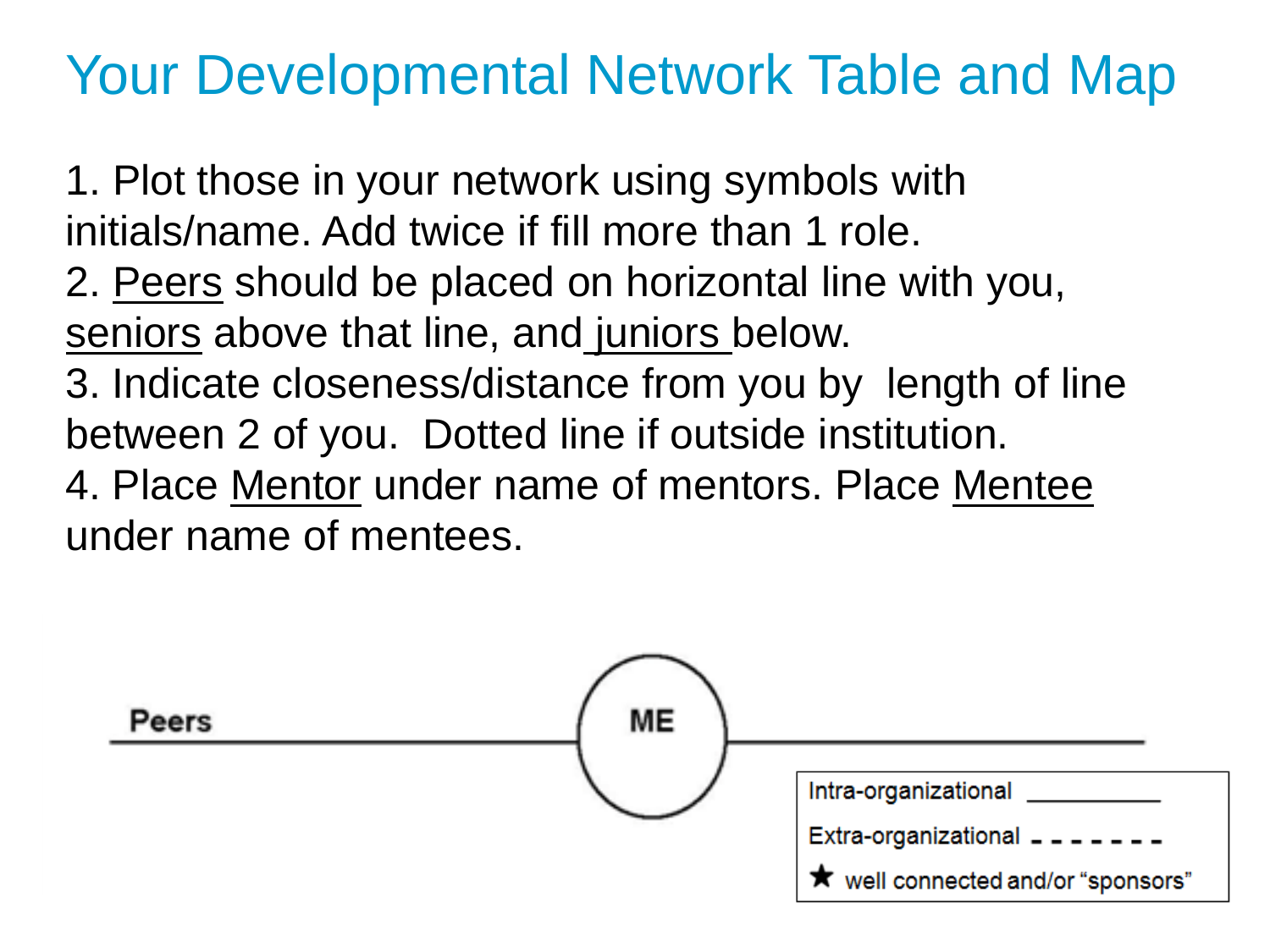## A Developmental Network Map Example

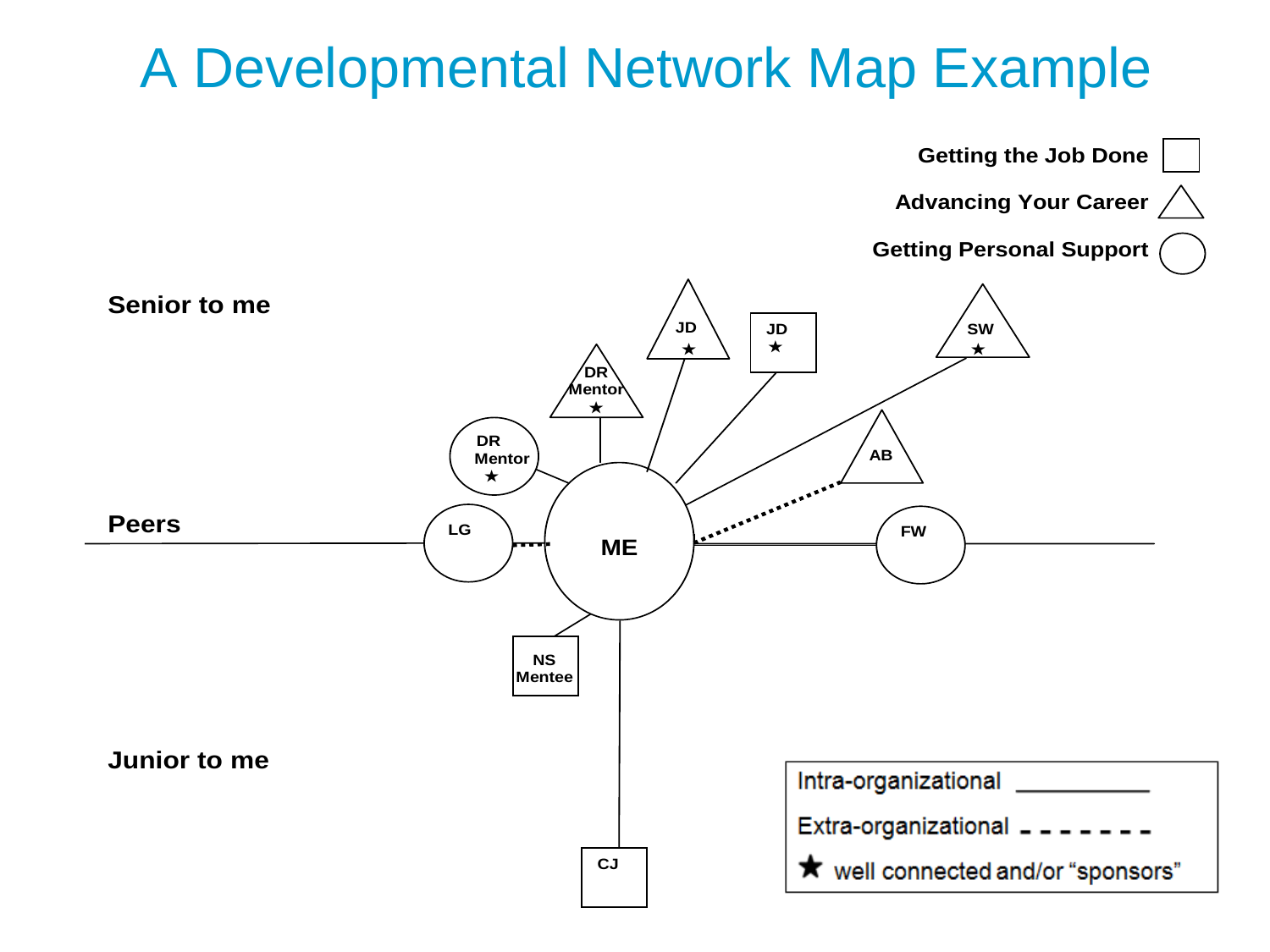## Part 3. Analyzing your Network

Research **demonstrates** that networks vary in structure, content, and quality of relationships.

**-Diversity**. How similar or different are these individuals (in terms of gender, race, function, geography, organizations) to each other and to me?

- **-Redundancy.** How much overlap is there?
- **-Interconnectivity.** How closed is the network in the sense that most of the people know each other?
- **-Strength of Connection.** What is the spread of people in terms of closeness and distance?
- **-Balance.** Is your network balanced or in danger of tipping?
- **-Connections to Power and Influence.** How many would you characterize as influential in the department or hospital or field?

**-Size.** How large or small is your network? Does the size fit your goals? Is the network a size that you can maintain?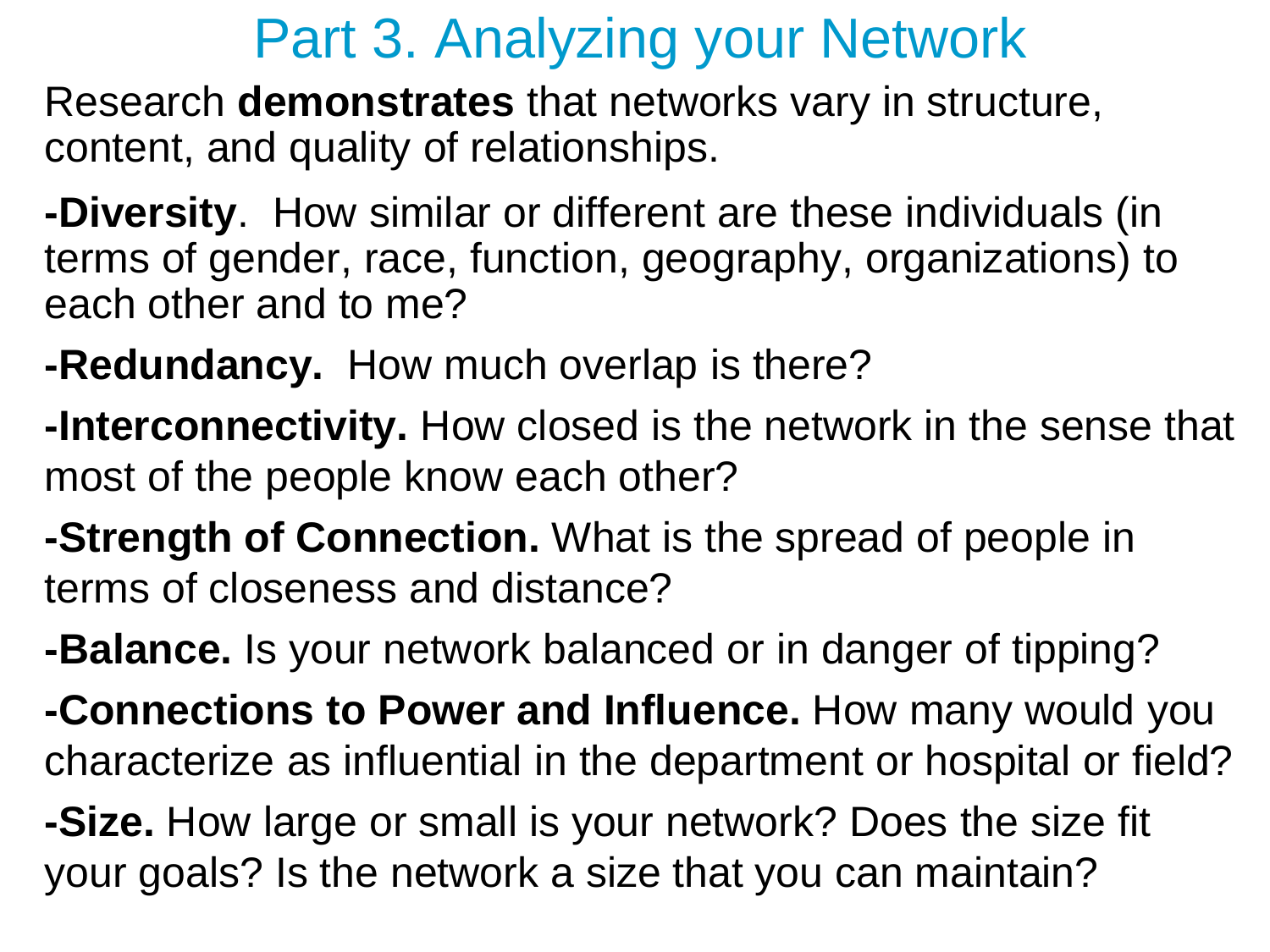### **Developmental Network Exercise: Analyzing your Network**

With the person sitting next to you, take **15 minutes** (~7 minutes each) to present your career goals, analyze the roles of people in your network and how they came to be there, and what is missing

- •**Diversity** How different are these individuals from me? •**Redundancy** - How much overlap is there?
- •**Interconnectivity** Do most of the people know each other?
- •**Strength of Connection**  What is the spread of people in terms of closeness and distance?
- •**Balance** Is your network balanced or in danger of tipping?
- •**Connections to Power and Influence**  How many would you characterize as influential in the department or hospital or field?
- •**Size**  Does the size fit your goals? Can you maintain it?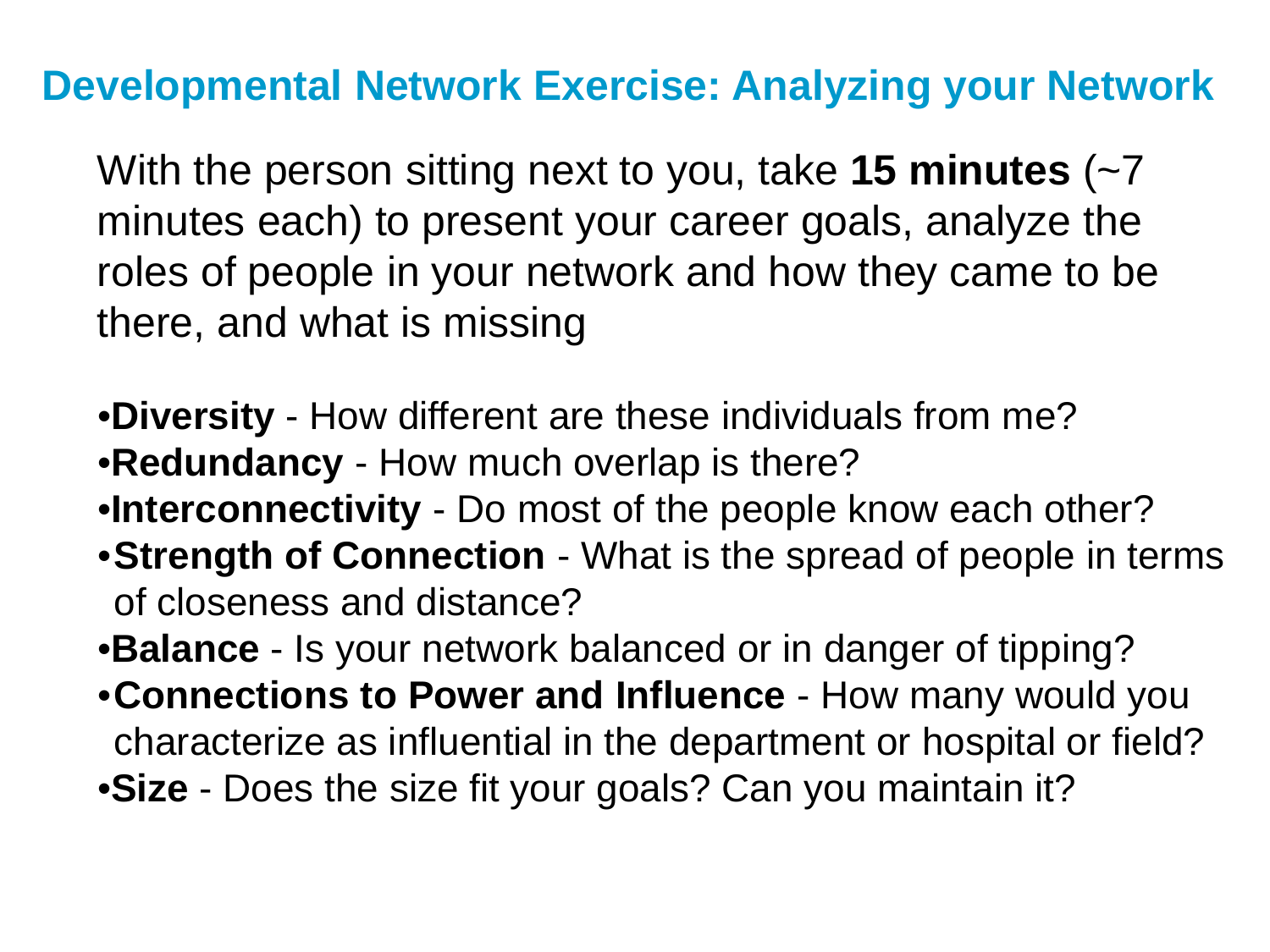With the person sitting next to you, take **6 minutes** (~3 minutes each) to describe how you would add someone to your network

Group Discussion:

Participants at each table will then be asked by the Moderator to share common themes, crucial gaps, and ways to add people to their network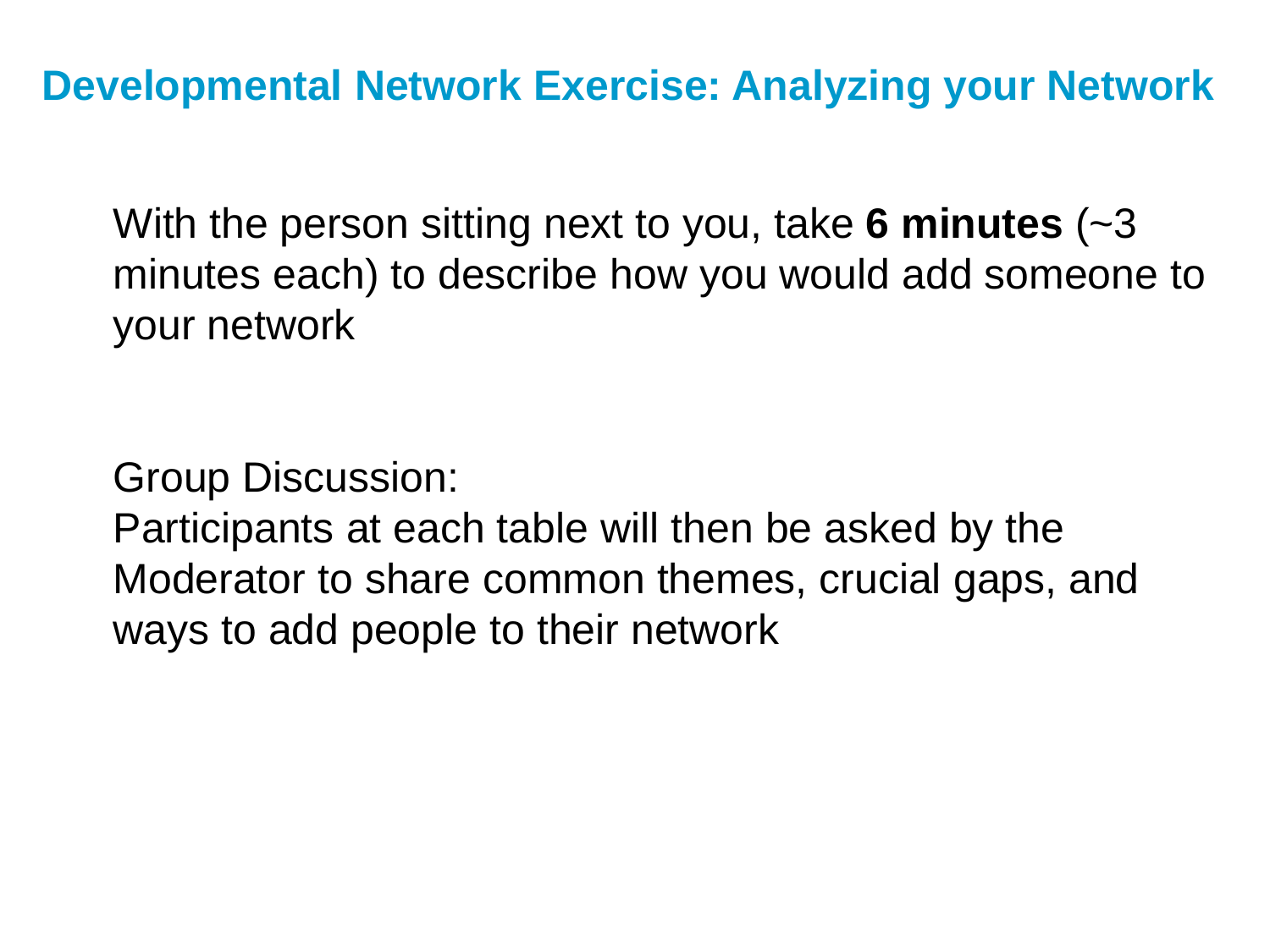## Action Plan

**Reflect on the concepts and content of the lectures and workshops in this course** 

- **Review your career goals**
- **Identify a gap in your network**
- **Identify a person who might fill this gap, and plan when and how you would approach that person, keeping mutual benefits in mind**

Seely EW, Kram KE, Emans SJ. Developmental networks in translational science. Transl Res. 2015;165(4):531-6.